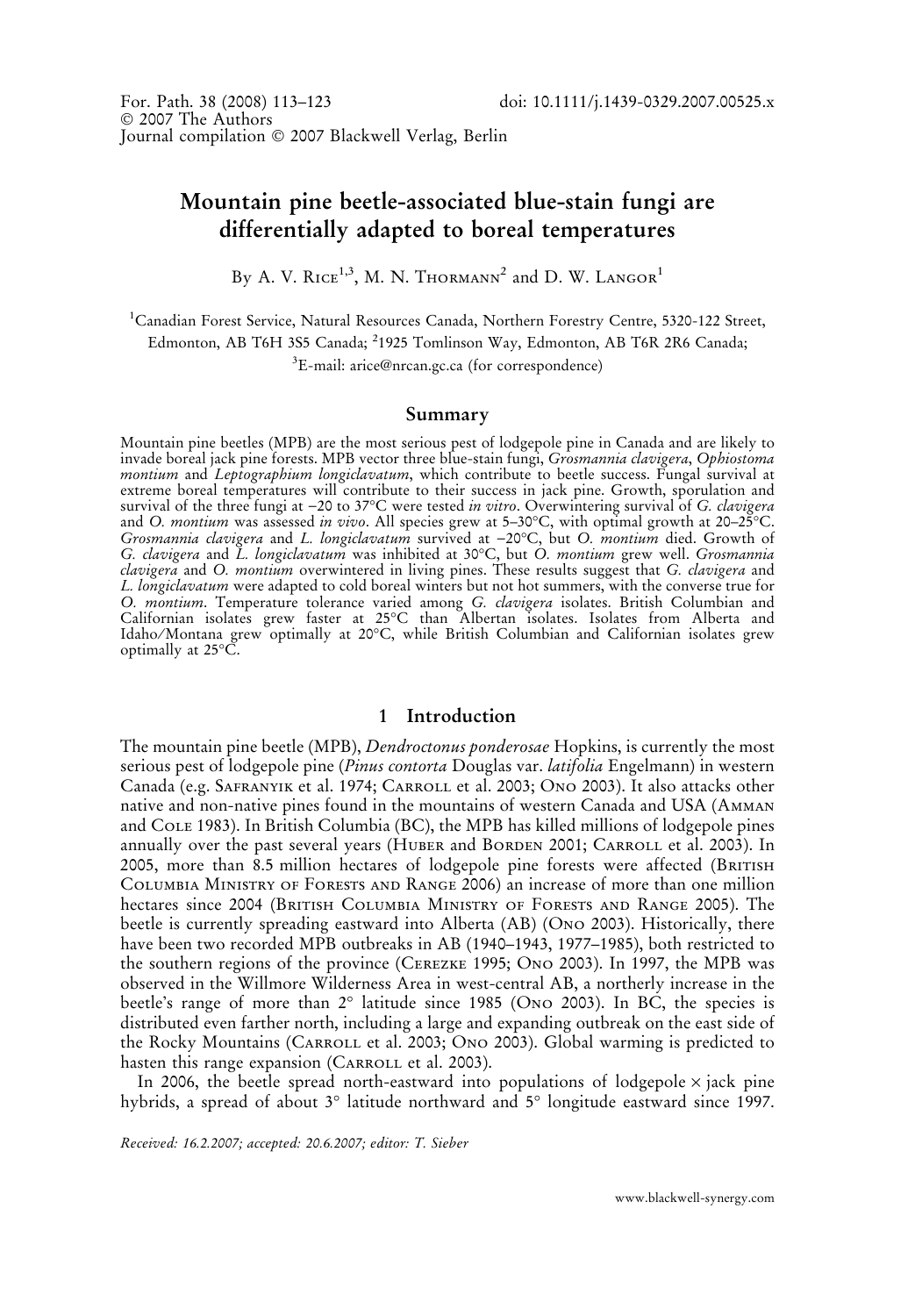These hybrid populations intergrade with boreal populations of jack pine (Pinus banksiana Lambert), which extend across Canada to the east coast. The spread of MPB into boreal jack pine forests could be ecologically, economically and socially disastrous for Canada (Ono 2003). The ability of the MPB to attack and kill natural jack pine populations is unknown, but evidence suggests that this pine species is a suitable host for MPB. Artificial rearing experiments (Safranyik and Linton 1982; Cerezke 1995; Langor, unpublished data, 2006) indicated that MPB can survive and reproduce in cut sections of jack pine, and that survival and productivity were comparable to that within cut sections of lodgepole pine (Cerezke 1995). Furthermore, MPB attacked and killed a small number of 51-year-old jack pines in an arboretum in Idaho, although it is unknown whether the beetles successfully reproduced in these trees (Furniss and SCHENK 1969).

Three blue-stain ascomycetes, Grosmannia clavigera (Robinson-Jeffery and Davidson) Zipfel, de Beer and Wingfield  $\Gamma = Ophiostoma$  clavigerum (Robinson-Jeffery and Davidson) Harrrington], Ophiostoma montium (Rumbold) von Arx and Leptographium longiclavatum Lee, Kim and Breuil, are associated with the MPB (RUMBOLD 1941; Robinson 1962; Whitney and Farris 1970; Six 2003; Kim et al. 2005; Lee et al. 2005; Lim et al. 2005). The precise role of these fungi is not known, but they are thought to help the beetle overwhelm the defences of the host trees (Raffa and Berryman 1983) and provide necessary nutrition throughout the lifecycle of the beetles (Six and Paine 1998; Adams and Six 2007). The successful colonization of jack pine by the MPB-associated blue-stain fungi is considered to be one factor required for successful attack by MPB. All three fungi caused longer lesions on jack pine and lodgepole  $\times$  jack pine hybrids than on lodgepole pine, indicating that fungal growth will not be a barrier to beetle colonization of these trees (Rice et al. 2007a).

The ability to grow and cause lesions in boreal pines is only one factor determining the suitability of these trees as hosts for the MPB and its associated fungi. The fungi and beetles must also survive and reproduce under boreal climatic conditions. Rice et al. (2007a,b) inoculated trees in late summer and harvested them in early autumn, thus, the fungi were not subjected to the seasonal temperature extremes that natural populations of the fungi would be required to survive. Therefore, it was necessary to determine the temperature tolerances of MPB-associated fungi as an indicator of potential pre-adaptation to life as boreal pathogens. Previous research indicated that two of the three fungi, G. clavigera and O. montium, differ in temperature tolerance. Ophiostoma montium grows faster at warmer temperatures than G. clavigera, which grows faster at cooler temperatures (Six and Paine 1997; Solheim and Krokene 1998). As a result, the two species are associated with the beetles during different parts of the growing season in the southern part of their range (ADAMS and SIX 2007). In this study, we assessed the temperature tolerances of all three species in vitro and determined the ability of the two most common symbionts, G. clavigera and O. montium, to overwinter in inoculated trees. Grosmannia clavigera is more aggressive than O. montium on most hosts (REID et al. 1967; OWEN et al. 1987; YAMAOKA et al. 1990, 1995; Solheim 1995; Solheim and Krokene 1998) and has often been considered a more important symbiont of MPB (e.g. REID et al. 1967; SHRIMPTON 1973; RAFFA and Berryman 1983; Owen et al. 1987; Yamaoka et al. 1990, 1995; Six and Paine 1998; Solheim and Krokene 1998). As such, we hypothesized that isolates of this species vary in their cold tolerance as a result of adaptation to temperature differences, with isolates from the northern part of the range growing faster at cooler temperatures than those from southern parts of the range. Thus, we compared growth rates and survivability of isolates from BC, AB, and the USA and of isolates from the 1980s and current outbreak in BC and AB.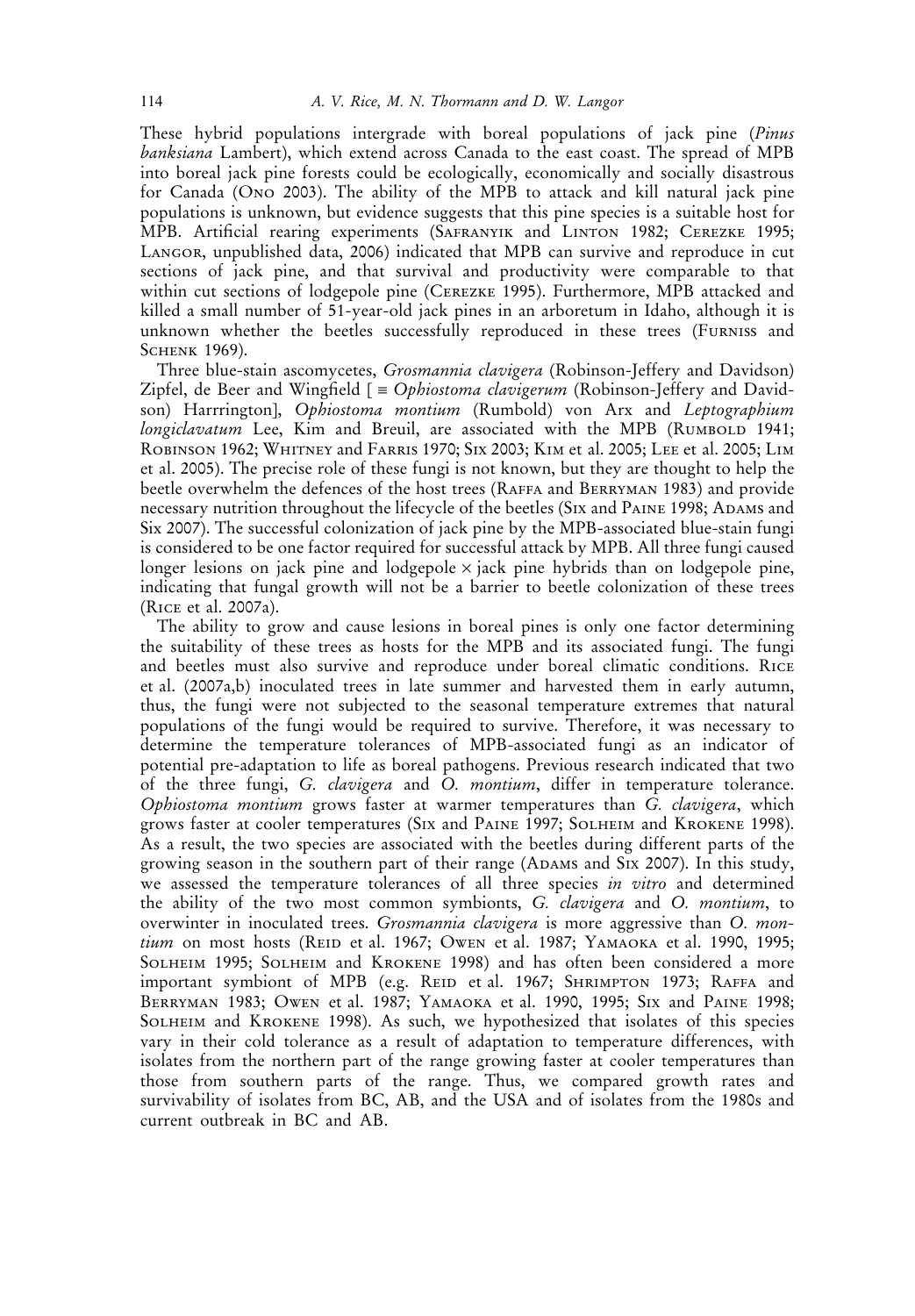## 2 Materials and methods

## 2.1 Fungal isolates

All isolates are deposited as live cultures at the Northern Forestry Centre Culture Collection (NOF). The three isolates each of G. *clavigera* and O. *montium* used in the field study were obtained from Dr. Colette Breuil (University of British Columbia) and were isolated originally by S. Lee from the sapwood of MPB-infested lodgepole pines in Kamloops, BC, and Banff National Park, AB. The isolates of G. clavigera used in the in vitro temperature tolerance study came from across the ranges of these fungi in Canada and the USA and were obtained from Drs. Colette Breuil and Diana Six (University of Montana), the University of Alberta Microfungus Collection and Herbarium (UAMH), and from MPB-infested lodgepole pine sapwood samples collected from Banff National Park in 2004 and 2005 and the Willmore Wilderness area in 2005. The isolates of O. montium and L. longiclavatum were isolated from MPB-infested lodgepole pine sapwood collected from Banff National Park in 2004 and 2005 and the Willmore Wilderness Area in 2005. The provenance of the isolates is shown in Table 1.

#### 2.2 Field study

Pine trees were inoculated with three isolates each of G. clavigera (NOF 2894, 2895, 2896) and O. montium (NOF 2888, 2889, 2890) at three sites across central Alberta (one inoculation point per isolate per tree). Inoculation points were arranged in a single ring at breast height. For each inoculation point, a hole (5 mm diameter) was drilled through the bark and phloem to the sapwood. A mycelial plug (5 mm diameter) was placed in the hole, and the hole was sealed with a sterile wood dowel and parafilm. Three lodgepole pine trees were inoculated near the Berland River (53°45.413'N, 118°20.297'W), two lodgepole × jack pine hybrids were inoculated northeast of Blue Ridge (54°13.125'N, 115°16.297′W), and two jack pines were inoculated near the Logan River (55°20.620′N, 111-55.143¢W). Trees were harvested in May 2006, 9 months after inoculation. Trees were felled, and bolts (>1.2 m long) were cut from around the inoculation site (with at least 50 cm above and below the inoculation points) and transported to the laboratory. Bark and phloem were stripped from the bolts within 48 h of harvesting. Nine 5-mm<sup>2</sup>samples of sapwood were removed aseptically at random positions from the visible lesions surrounding each inoculation point, surface sterilized by flaming and plated onto 2% malt extract agar [MEA; 10.0 g Difco malt extract (Difco Laboratories, Detroit, MI, USA), 7.5 g Bacto agar (Becton, Dickinson and Co., Sparks, MD, USA), 500 ml d-H<sub>2</sub>O] to recover the fungi. Recovered fungi were identified using morphological characteristics including cultural and microscopic morphology. Lateral spread of the fungi in the sapwood was minimal, and fungi were not recovered from beyond visible lesions (Rice et al. 2007b). Therefore, isolates recovered from lesion were assumed to be the strains inoculated at those points.

#### 2.3 In vitro temperature tolerance

Isolates of G. clavigera collected from BC, AB and the USA during the 1980s, 1990s and 2000s were used in the temperature tolerance tests (Table 1). One isolate, received as G. clavigera, was re-identified as L. longiclavatum. Isolates of L. longiclavatum and O. montium from infected wood collected from Banff National Park and the Willmore Wilderness area in 2005 were also used (Table 1). Three replicates of each isolate were grown from mycelial plugs (5–7 mm diameter) placed in the centre of Petri plates (90 mm diameter) containing MEA and incubated at –20, 5, 15, 20, 25, 30, 35 and 37°C (±1.5°C).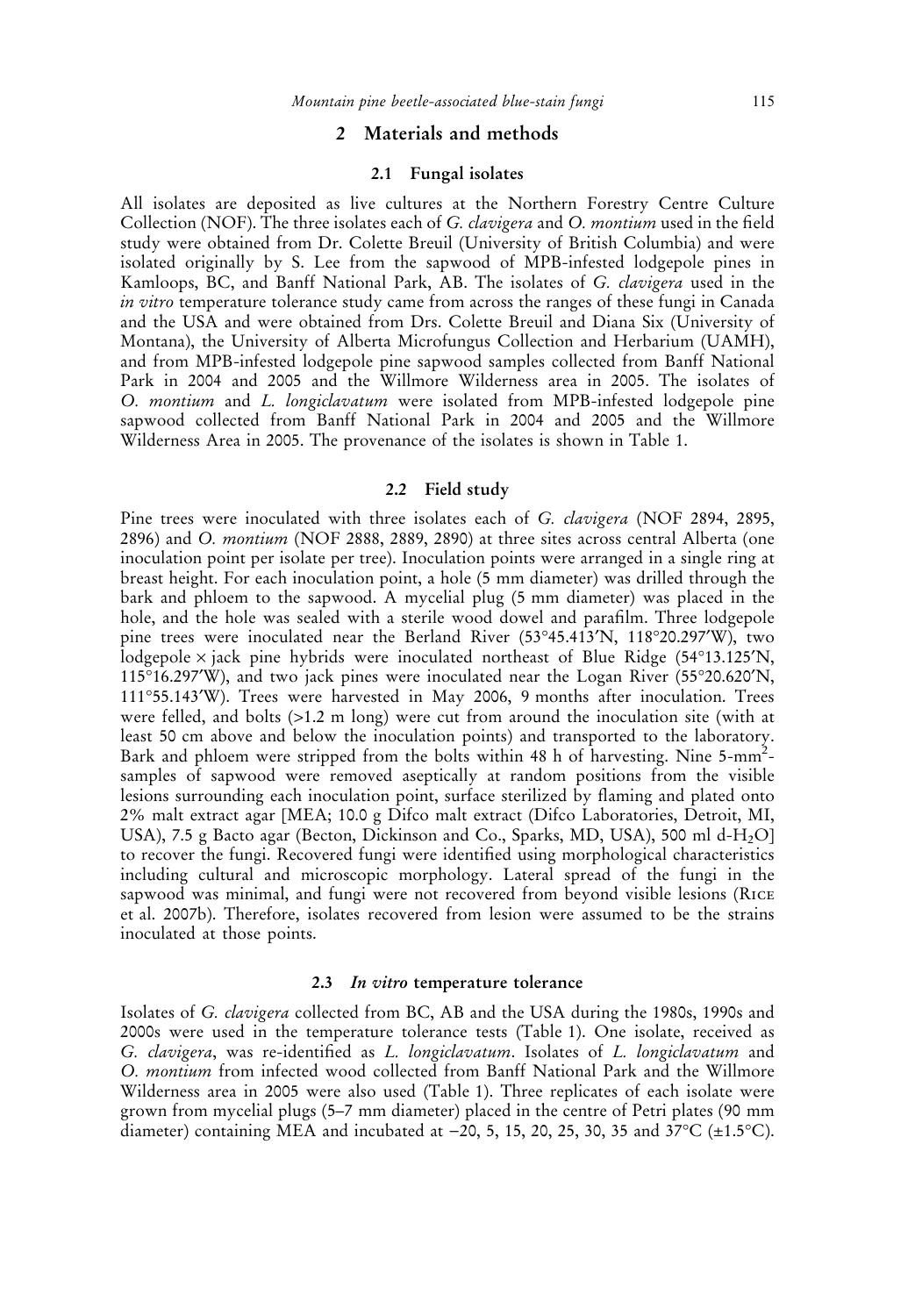| $837^2$<br>Westcastle, AB<br>1983<br>G. clavigera<br>Lodgepole pine<br>$841^2$<br>Lodgepole pine<br>Belly River, AB<br>1983<br>G. clavigera<br>$842^2$<br>G. clavigera<br>Carbondale, AB<br>1983<br>Lodgepole pine<br>$843^3$<br>Riske Creek, BC<br>1982<br>G. clavigera<br>Lodgepole pine<br>$846^2$<br>1983<br>Lodgepole pine<br>Beaver Mines, AB<br>G. clavigera<br>1280 <sup>4</sup><br>1987<br>G. clavigera<br>Lodgepole pine<br>Mt. Terry Fox, BC<br>$2891^3$<br>G. clavigera<br>BС<br>1982<br>Lodgepole pine<br>$2893^5$<br>1983<br>G. clavigera<br>Lodgepole pine<br>Blairmore, AB<br>2894 <sup>6</sup><br>Banff National Park, AB<br>2003<br>G. clavigera<br>Lodgepole pine<br>2895 <sup>6</sup><br>Banff National Park, AB<br>2003<br>G. clavigera<br>Lodgepole pine<br>2896 <sup>6</sup><br>2001<br>G. clavigera<br>Lodgepole pine<br>Kamloops, BC<br>2897 <sup>6</sup><br>Banff National Park, AB<br>2004<br>G. clavigera<br>Lodgepole pine<br>2898 <sup>6</sup><br>2004<br>G. clavigera<br>Banff National Park, AB<br>Lodgepole pine<br>28996<br>Manning Park, BC<br>2003<br>G. clavigera<br>Lodgepole pine<br>2900 <sup>6</sup><br>G. clavigera<br>Lodgepole pine<br>Manning Park, BC<br>2003<br>2901 <sup>6</sup><br>2003<br>G. clavigera<br>Lodgepole pine<br>Manning Park, BC<br>2902 <sup>6</sup><br>G. clavigera<br>Manning Park, BC<br>2003<br>Lodgepole pine<br>2939'<br>Heartbar, CA<br>1993<br>G. clavigera<br>Ponderosa pine<br>$2940^7$<br>1993<br>G. clavigera<br>Ponderosa pine<br>Goumaz, CA<br>$2941^7$<br>1993<br>G. clavigera<br>Burney, CA<br>Ponderosa pine<br>2942'<br>Indiana Summit, CA<br>1993<br>G. clavigera<br>Jeffrey pine <sup>1</sup><br>2943'<br>1993<br>G. clavigera<br>Ponderosa pine<br>Arrowbear, CA<br>$2944^7$<br>Children's National Forest, CA<br>1994<br>G. clavigera<br>Sugar pine<br>2945'<br>Cold Creek, MT<br>2003<br>G. clavigera<br>Lodgepole pine<br>$2946^7$<br>G. clavigera<br>Twelvemile Creek, MT<br>2003<br>Lodgepole pine<br>2947'<br>2003<br>G. clavigera<br>Lodgepole pine<br>Hellroaring, ID<br>2948'<br>Willmore Wilderness Area, AB<br>G. clavigera<br>2005<br>Lodgepole pine<br>2949'<br>Willmore Wilderness Area, AB<br>2005<br>G. clavigera<br>Lodgepole pine<br>$2892^5$<br>1983<br>Blairmore, AB<br>L. longiclavatum<br>Lodgepole pine<br>$2954^8$<br>Willmore Wilderness Area, AB<br>L. longiclavatum<br>2005<br>Lodgepole pine<br>$2955^9$<br>L. longiclavatum<br>Banff National Park, AB<br>2005<br>Lodgepole pine<br>$2956^8$<br>L. longiclavatum<br>Willmore Wilderness Area, AB<br>2005<br>Lodgepole pine<br>$2957^8$<br>Willmore Wilderness Area, AB<br>2005<br>L. longiclavatum<br>Lodgepole pine<br>28886<br>O. montium<br>Banff National Park, AB<br>2003<br>Lodgepole pine<br>2889 <sup>6</sup><br>O. montium<br>Banff National Park, AB<br>2003<br>Lodgepole pine<br>2890 <sup>6</sup><br>2003<br>O. montium<br>Lodgepole pine<br>Kamloops, BC<br>$2950^9$<br>O. montium<br>Lodgepole pine<br>Banff National Park, AB<br>2005<br>$2951^{8}$<br>O. montium<br>Lodgepole pine<br>Willmore Wilderness Area, AB<br>2005<br>2952 <sup>8</sup><br>O. montium<br>Willmore Wilderness Area, AB<br>2005<br>Lodgepole pine<br>2953 <sup>8</sup><br>O. montium<br>Lodgepole pine<br>Willmore Wilderness Area, AB<br>2005<br>NOF, Northern Forestry Centre Culture Collection.<br><sup>1</sup> Isolated from Jeffrey pine beetle (Dendroctonus jeffreyi Hopkins).<br>Collectors/Isolators:<br><sup>2</sup> A. TSUNEDA and P. J. MARUYAMA<br><sup>3</sup> H. S. Whitney<br><sup>4</sup> Y. HIRATSUKA, P. J. MARUYAMA and Y. YAMAOKA<br><sup>5</sup> L. SIGLER<br>$^6$ S. Lee<br>${\rm ^7D.}$ Sıx<br><sup>8</sup> E. LEE/A. RICE<br><sup>9</sup> J. Park/A. Rice | <i>Species</i> | NOF no. | Host tree | Location | Collection<br>date |  |
|--------------------------------------------------------------------------------------------------------------------------------------------------------------------------------------------------------------------------------------------------------------------------------------------------------------------------------------------------------------------------------------------------------------------------------------------------------------------------------------------------------------------------------------------------------------------------------------------------------------------------------------------------------------------------------------------------------------------------------------------------------------------------------------------------------------------------------------------------------------------------------------------------------------------------------------------------------------------------------------------------------------------------------------------------------------------------------------------------------------------------------------------------------------------------------------------------------------------------------------------------------------------------------------------------------------------------------------------------------------------------------------------------------------------------------------------------------------------------------------------------------------------------------------------------------------------------------------------------------------------------------------------------------------------------------------------------------------------------------------------------------------------------------------------------------------------------------------------------------------------------------------------------------------------------------------------------------------------------------------------------------------------------------------------------------------------------------------------------------------------------------------------------------------------------------------------------------------------------------------------------------------------------------------------------------------------------------------------------------------------------------------------------------------------------------------------------------------------------------------------------------------------------------------------------------------------------------------------------------------------------------------------------------------------------------------------------------------------------------------------------------------------------------------------------------------------------------------------------------------------------------------------------------------------------------------------------------------------------------------------------------------------------------------------------------------------------------------------------------------------------------------------------------------------------------------------------------------------------------------------------------------------------------------------------------------------------------------------------------------------------------------------------------------------------------------------------------------------------------------------------------------------------------------------------------------------------------------------------------------------------------------------------------------------------------------------------------------------------------------------|----------------|---------|-----------|----------|--------------------|--|
|                                                                                                                                                                                                                                                                                                                                                                                                                                                                                                                                                                                                                                                                                                                                                                                                                                                                                                                                                                                                                                                                                                                                                                                                                                                                                                                                                                                                                                                                                                                                                                                                                                                                                                                                                                                                                                                                                                                                                                                                                                                                                                                                                                                                                                                                                                                                                                                                                                                                                                                                                                                                                                                                                                                                                                                                                                                                                                                                                                                                                                                                                                                                                                                                                                                                                                                                                                                                                                                                                                                                                                                                                                                                                                                                            |                |         |           |          |                    |  |
|                                                                                                                                                                                                                                                                                                                                                                                                                                                                                                                                                                                                                                                                                                                                                                                                                                                                                                                                                                                                                                                                                                                                                                                                                                                                                                                                                                                                                                                                                                                                                                                                                                                                                                                                                                                                                                                                                                                                                                                                                                                                                                                                                                                                                                                                                                                                                                                                                                                                                                                                                                                                                                                                                                                                                                                                                                                                                                                                                                                                                                                                                                                                                                                                                                                                                                                                                                                                                                                                                                                                                                                                                                                                                                                                            |                |         |           |          |                    |  |
|                                                                                                                                                                                                                                                                                                                                                                                                                                                                                                                                                                                                                                                                                                                                                                                                                                                                                                                                                                                                                                                                                                                                                                                                                                                                                                                                                                                                                                                                                                                                                                                                                                                                                                                                                                                                                                                                                                                                                                                                                                                                                                                                                                                                                                                                                                                                                                                                                                                                                                                                                                                                                                                                                                                                                                                                                                                                                                                                                                                                                                                                                                                                                                                                                                                                                                                                                                                                                                                                                                                                                                                                                                                                                                                                            |                |         |           |          |                    |  |
|                                                                                                                                                                                                                                                                                                                                                                                                                                                                                                                                                                                                                                                                                                                                                                                                                                                                                                                                                                                                                                                                                                                                                                                                                                                                                                                                                                                                                                                                                                                                                                                                                                                                                                                                                                                                                                                                                                                                                                                                                                                                                                                                                                                                                                                                                                                                                                                                                                                                                                                                                                                                                                                                                                                                                                                                                                                                                                                                                                                                                                                                                                                                                                                                                                                                                                                                                                                                                                                                                                                                                                                                                                                                                                                                            |                |         |           |          |                    |  |
|                                                                                                                                                                                                                                                                                                                                                                                                                                                                                                                                                                                                                                                                                                                                                                                                                                                                                                                                                                                                                                                                                                                                                                                                                                                                                                                                                                                                                                                                                                                                                                                                                                                                                                                                                                                                                                                                                                                                                                                                                                                                                                                                                                                                                                                                                                                                                                                                                                                                                                                                                                                                                                                                                                                                                                                                                                                                                                                                                                                                                                                                                                                                                                                                                                                                                                                                                                                                                                                                                                                                                                                                                                                                                                                                            |                |         |           |          |                    |  |
|                                                                                                                                                                                                                                                                                                                                                                                                                                                                                                                                                                                                                                                                                                                                                                                                                                                                                                                                                                                                                                                                                                                                                                                                                                                                                                                                                                                                                                                                                                                                                                                                                                                                                                                                                                                                                                                                                                                                                                                                                                                                                                                                                                                                                                                                                                                                                                                                                                                                                                                                                                                                                                                                                                                                                                                                                                                                                                                                                                                                                                                                                                                                                                                                                                                                                                                                                                                                                                                                                                                                                                                                                                                                                                                                            |                |         |           |          |                    |  |
|                                                                                                                                                                                                                                                                                                                                                                                                                                                                                                                                                                                                                                                                                                                                                                                                                                                                                                                                                                                                                                                                                                                                                                                                                                                                                                                                                                                                                                                                                                                                                                                                                                                                                                                                                                                                                                                                                                                                                                                                                                                                                                                                                                                                                                                                                                                                                                                                                                                                                                                                                                                                                                                                                                                                                                                                                                                                                                                                                                                                                                                                                                                                                                                                                                                                                                                                                                                                                                                                                                                                                                                                                                                                                                                                            |                |         |           |          |                    |  |
|                                                                                                                                                                                                                                                                                                                                                                                                                                                                                                                                                                                                                                                                                                                                                                                                                                                                                                                                                                                                                                                                                                                                                                                                                                                                                                                                                                                                                                                                                                                                                                                                                                                                                                                                                                                                                                                                                                                                                                                                                                                                                                                                                                                                                                                                                                                                                                                                                                                                                                                                                                                                                                                                                                                                                                                                                                                                                                                                                                                                                                                                                                                                                                                                                                                                                                                                                                                                                                                                                                                                                                                                                                                                                                                                            |                |         |           |          |                    |  |
|                                                                                                                                                                                                                                                                                                                                                                                                                                                                                                                                                                                                                                                                                                                                                                                                                                                                                                                                                                                                                                                                                                                                                                                                                                                                                                                                                                                                                                                                                                                                                                                                                                                                                                                                                                                                                                                                                                                                                                                                                                                                                                                                                                                                                                                                                                                                                                                                                                                                                                                                                                                                                                                                                                                                                                                                                                                                                                                                                                                                                                                                                                                                                                                                                                                                                                                                                                                                                                                                                                                                                                                                                                                                                                                                            |                |         |           |          |                    |  |
|                                                                                                                                                                                                                                                                                                                                                                                                                                                                                                                                                                                                                                                                                                                                                                                                                                                                                                                                                                                                                                                                                                                                                                                                                                                                                                                                                                                                                                                                                                                                                                                                                                                                                                                                                                                                                                                                                                                                                                                                                                                                                                                                                                                                                                                                                                                                                                                                                                                                                                                                                                                                                                                                                                                                                                                                                                                                                                                                                                                                                                                                                                                                                                                                                                                                                                                                                                                                                                                                                                                                                                                                                                                                                                                                            |                |         |           |          |                    |  |
|                                                                                                                                                                                                                                                                                                                                                                                                                                                                                                                                                                                                                                                                                                                                                                                                                                                                                                                                                                                                                                                                                                                                                                                                                                                                                                                                                                                                                                                                                                                                                                                                                                                                                                                                                                                                                                                                                                                                                                                                                                                                                                                                                                                                                                                                                                                                                                                                                                                                                                                                                                                                                                                                                                                                                                                                                                                                                                                                                                                                                                                                                                                                                                                                                                                                                                                                                                                                                                                                                                                                                                                                                                                                                                                                            |                |         |           |          |                    |  |
|                                                                                                                                                                                                                                                                                                                                                                                                                                                                                                                                                                                                                                                                                                                                                                                                                                                                                                                                                                                                                                                                                                                                                                                                                                                                                                                                                                                                                                                                                                                                                                                                                                                                                                                                                                                                                                                                                                                                                                                                                                                                                                                                                                                                                                                                                                                                                                                                                                                                                                                                                                                                                                                                                                                                                                                                                                                                                                                                                                                                                                                                                                                                                                                                                                                                                                                                                                                                                                                                                                                                                                                                                                                                                                                                            |                |         |           |          |                    |  |
|                                                                                                                                                                                                                                                                                                                                                                                                                                                                                                                                                                                                                                                                                                                                                                                                                                                                                                                                                                                                                                                                                                                                                                                                                                                                                                                                                                                                                                                                                                                                                                                                                                                                                                                                                                                                                                                                                                                                                                                                                                                                                                                                                                                                                                                                                                                                                                                                                                                                                                                                                                                                                                                                                                                                                                                                                                                                                                                                                                                                                                                                                                                                                                                                                                                                                                                                                                                                                                                                                                                                                                                                                                                                                                                                            |                |         |           |          |                    |  |
|                                                                                                                                                                                                                                                                                                                                                                                                                                                                                                                                                                                                                                                                                                                                                                                                                                                                                                                                                                                                                                                                                                                                                                                                                                                                                                                                                                                                                                                                                                                                                                                                                                                                                                                                                                                                                                                                                                                                                                                                                                                                                                                                                                                                                                                                                                                                                                                                                                                                                                                                                                                                                                                                                                                                                                                                                                                                                                                                                                                                                                                                                                                                                                                                                                                                                                                                                                                                                                                                                                                                                                                                                                                                                                                                            |                |         |           |          |                    |  |
|                                                                                                                                                                                                                                                                                                                                                                                                                                                                                                                                                                                                                                                                                                                                                                                                                                                                                                                                                                                                                                                                                                                                                                                                                                                                                                                                                                                                                                                                                                                                                                                                                                                                                                                                                                                                                                                                                                                                                                                                                                                                                                                                                                                                                                                                                                                                                                                                                                                                                                                                                                                                                                                                                                                                                                                                                                                                                                                                                                                                                                                                                                                                                                                                                                                                                                                                                                                                                                                                                                                                                                                                                                                                                                                                            |                |         |           |          |                    |  |
|                                                                                                                                                                                                                                                                                                                                                                                                                                                                                                                                                                                                                                                                                                                                                                                                                                                                                                                                                                                                                                                                                                                                                                                                                                                                                                                                                                                                                                                                                                                                                                                                                                                                                                                                                                                                                                                                                                                                                                                                                                                                                                                                                                                                                                                                                                                                                                                                                                                                                                                                                                                                                                                                                                                                                                                                                                                                                                                                                                                                                                                                                                                                                                                                                                                                                                                                                                                                                                                                                                                                                                                                                                                                                                                                            |                |         |           |          |                    |  |
|                                                                                                                                                                                                                                                                                                                                                                                                                                                                                                                                                                                                                                                                                                                                                                                                                                                                                                                                                                                                                                                                                                                                                                                                                                                                                                                                                                                                                                                                                                                                                                                                                                                                                                                                                                                                                                                                                                                                                                                                                                                                                                                                                                                                                                                                                                                                                                                                                                                                                                                                                                                                                                                                                                                                                                                                                                                                                                                                                                                                                                                                                                                                                                                                                                                                                                                                                                                                                                                                                                                                                                                                                                                                                                                                            |                |         |           |          |                    |  |
|                                                                                                                                                                                                                                                                                                                                                                                                                                                                                                                                                                                                                                                                                                                                                                                                                                                                                                                                                                                                                                                                                                                                                                                                                                                                                                                                                                                                                                                                                                                                                                                                                                                                                                                                                                                                                                                                                                                                                                                                                                                                                                                                                                                                                                                                                                                                                                                                                                                                                                                                                                                                                                                                                                                                                                                                                                                                                                                                                                                                                                                                                                                                                                                                                                                                                                                                                                                                                                                                                                                                                                                                                                                                                                                                            |                |         |           |          |                    |  |
|                                                                                                                                                                                                                                                                                                                                                                                                                                                                                                                                                                                                                                                                                                                                                                                                                                                                                                                                                                                                                                                                                                                                                                                                                                                                                                                                                                                                                                                                                                                                                                                                                                                                                                                                                                                                                                                                                                                                                                                                                                                                                                                                                                                                                                                                                                                                                                                                                                                                                                                                                                                                                                                                                                                                                                                                                                                                                                                                                                                                                                                                                                                                                                                                                                                                                                                                                                                                                                                                                                                                                                                                                                                                                                                                            |                |         |           |          |                    |  |
|                                                                                                                                                                                                                                                                                                                                                                                                                                                                                                                                                                                                                                                                                                                                                                                                                                                                                                                                                                                                                                                                                                                                                                                                                                                                                                                                                                                                                                                                                                                                                                                                                                                                                                                                                                                                                                                                                                                                                                                                                                                                                                                                                                                                                                                                                                                                                                                                                                                                                                                                                                                                                                                                                                                                                                                                                                                                                                                                                                                                                                                                                                                                                                                                                                                                                                                                                                                                                                                                                                                                                                                                                                                                                                                                            |                |         |           |          |                    |  |
|                                                                                                                                                                                                                                                                                                                                                                                                                                                                                                                                                                                                                                                                                                                                                                                                                                                                                                                                                                                                                                                                                                                                                                                                                                                                                                                                                                                                                                                                                                                                                                                                                                                                                                                                                                                                                                                                                                                                                                                                                                                                                                                                                                                                                                                                                                                                                                                                                                                                                                                                                                                                                                                                                                                                                                                                                                                                                                                                                                                                                                                                                                                                                                                                                                                                                                                                                                                                                                                                                                                                                                                                                                                                                                                                            |                |         |           |          |                    |  |
|                                                                                                                                                                                                                                                                                                                                                                                                                                                                                                                                                                                                                                                                                                                                                                                                                                                                                                                                                                                                                                                                                                                                                                                                                                                                                                                                                                                                                                                                                                                                                                                                                                                                                                                                                                                                                                                                                                                                                                                                                                                                                                                                                                                                                                                                                                                                                                                                                                                                                                                                                                                                                                                                                                                                                                                                                                                                                                                                                                                                                                                                                                                                                                                                                                                                                                                                                                                                                                                                                                                                                                                                                                                                                                                                            |                |         |           |          |                    |  |
|                                                                                                                                                                                                                                                                                                                                                                                                                                                                                                                                                                                                                                                                                                                                                                                                                                                                                                                                                                                                                                                                                                                                                                                                                                                                                                                                                                                                                                                                                                                                                                                                                                                                                                                                                                                                                                                                                                                                                                                                                                                                                                                                                                                                                                                                                                                                                                                                                                                                                                                                                                                                                                                                                                                                                                                                                                                                                                                                                                                                                                                                                                                                                                                                                                                                                                                                                                                                                                                                                                                                                                                                                                                                                                                                            |                |         |           |          |                    |  |
|                                                                                                                                                                                                                                                                                                                                                                                                                                                                                                                                                                                                                                                                                                                                                                                                                                                                                                                                                                                                                                                                                                                                                                                                                                                                                                                                                                                                                                                                                                                                                                                                                                                                                                                                                                                                                                                                                                                                                                                                                                                                                                                                                                                                                                                                                                                                                                                                                                                                                                                                                                                                                                                                                                                                                                                                                                                                                                                                                                                                                                                                                                                                                                                                                                                                                                                                                                                                                                                                                                                                                                                                                                                                                                                                            |                |         |           |          |                    |  |
|                                                                                                                                                                                                                                                                                                                                                                                                                                                                                                                                                                                                                                                                                                                                                                                                                                                                                                                                                                                                                                                                                                                                                                                                                                                                                                                                                                                                                                                                                                                                                                                                                                                                                                                                                                                                                                                                                                                                                                                                                                                                                                                                                                                                                                                                                                                                                                                                                                                                                                                                                                                                                                                                                                                                                                                                                                                                                                                                                                                                                                                                                                                                                                                                                                                                                                                                                                                                                                                                                                                                                                                                                                                                                                                                            |                |         |           |          |                    |  |
|                                                                                                                                                                                                                                                                                                                                                                                                                                                                                                                                                                                                                                                                                                                                                                                                                                                                                                                                                                                                                                                                                                                                                                                                                                                                                                                                                                                                                                                                                                                                                                                                                                                                                                                                                                                                                                                                                                                                                                                                                                                                                                                                                                                                                                                                                                                                                                                                                                                                                                                                                                                                                                                                                                                                                                                                                                                                                                                                                                                                                                                                                                                                                                                                                                                                                                                                                                                                                                                                                                                                                                                                                                                                                                                                            |                |         |           |          |                    |  |
|                                                                                                                                                                                                                                                                                                                                                                                                                                                                                                                                                                                                                                                                                                                                                                                                                                                                                                                                                                                                                                                                                                                                                                                                                                                                                                                                                                                                                                                                                                                                                                                                                                                                                                                                                                                                                                                                                                                                                                                                                                                                                                                                                                                                                                                                                                                                                                                                                                                                                                                                                                                                                                                                                                                                                                                                                                                                                                                                                                                                                                                                                                                                                                                                                                                                                                                                                                                                                                                                                                                                                                                                                                                                                                                                            |                |         |           |          |                    |  |
|                                                                                                                                                                                                                                                                                                                                                                                                                                                                                                                                                                                                                                                                                                                                                                                                                                                                                                                                                                                                                                                                                                                                                                                                                                                                                                                                                                                                                                                                                                                                                                                                                                                                                                                                                                                                                                                                                                                                                                                                                                                                                                                                                                                                                                                                                                                                                                                                                                                                                                                                                                                                                                                                                                                                                                                                                                                                                                                                                                                                                                                                                                                                                                                                                                                                                                                                                                                                                                                                                                                                                                                                                                                                                                                                            |                |         |           |          |                    |  |
|                                                                                                                                                                                                                                                                                                                                                                                                                                                                                                                                                                                                                                                                                                                                                                                                                                                                                                                                                                                                                                                                                                                                                                                                                                                                                                                                                                                                                                                                                                                                                                                                                                                                                                                                                                                                                                                                                                                                                                                                                                                                                                                                                                                                                                                                                                                                                                                                                                                                                                                                                                                                                                                                                                                                                                                                                                                                                                                                                                                                                                                                                                                                                                                                                                                                                                                                                                                                                                                                                                                                                                                                                                                                                                                                            |                |         |           |          |                    |  |
|                                                                                                                                                                                                                                                                                                                                                                                                                                                                                                                                                                                                                                                                                                                                                                                                                                                                                                                                                                                                                                                                                                                                                                                                                                                                                                                                                                                                                                                                                                                                                                                                                                                                                                                                                                                                                                                                                                                                                                                                                                                                                                                                                                                                                                                                                                                                                                                                                                                                                                                                                                                                                                                                                                                                                                                                                                                                                                                                                                                                                                                                                                                                                                                                                                                                                                                                                                                                                                                                                                                                                                                                                                                                                                                                            |                |         |           |          |                    |  |
|                                                                                                                                                                                                                                                                                                                                                                                                                                                                                                                                                                                                                                                                                                                                                                                                                                                                                                                                                                                                                                                                                                                                                                                                                                                                                                                                                                                                                                                                                                                                                                                                                                                                                                                                                                                                                                                                                                                                                                                                                                                                                                                                                                                                                                                                                                                                                                                                                                                                                                                                                                                                                                                                                                                                                                                                                                                                                                                                                                                                                                                                                                                                                                                                                                                                                                                                                                                                                                                                                                                                                                                                                                                                                                                                            |                |         |           |          |                    |  |
|                                                                                                                                                                                                                                                                                                                                                                                                                                                                                                                                                                                                                                                                                                                                                                                                                                                                                                                                                                                                                                                                                                                                                                                                                                                                                                                                                                                                                                                                                                                                                                                                                                                                                                                                                                                                                                                                                                                                                                                                                                                                                                                                                                                                                                                                                                                                                                                                                                                                                                                                                                                                                                                                                                                                                                                                                                                                                                                                                                                                                                                                                                                                                                                                                                                                                                                                                                                                                                                                                                                                                                                                                                                                                                                                            |                |         |           |          |                    |  |
|                                                                                                                                                                                                                                                                                                                                                                                                                                                                                                                                                                                                                                                                                                                                                                                                                                                                                                                                                                                                                                                                                                                                                                                                                                                                                                                                                                                                                                                                                                                                                                                                                                                                                                                                                                                                                                                                                                                                                                                                                                                                                                                                                                                                                                                                                                                                                                                                                                                                                                                                                                                                                                                                                                                                                                                                                                                                                                                                                                                                                                                                                                                                                                                                                                                                                                                                                                                                                                                                                                                                                                                                                                                                                                                                            |                |         |           |          |                    |  |
|                                                                                                                                                                                                                                                                                                                                                                                                                                                                                                                                                                                                                                                                                                                                                                                                                                                                                                                                                                                                                                                                                                                                                                                                                                                                                                                                                                                                                                                                                                                                                                                                                                                                                                                                                                                                                                                                                                                                                                                                                                                                                                                                                                                                                                                                                                                                                                                                                                                                                                                                                                                                                                                                                                                                                                                                                                                                                                                                                                                                                                                                                                                                                                                                                                                                                                                                                                                                                                                                                                                                                                                                                                                                                                                                            |                |         |           |          |                    |  |
|                                                                                                                                                                                                                                                                                                                                                                                                                                                                                                                                                                                                                                                                                                                                                                                                                                                                                                                                                                                                                                                                                                                                                                                                                                                                                                                                                                                                                                                                                                                                                                                                                                                                                                                                                                                                                                                                                                                                                                                                                                                                                                                                                                                                                                                                                                                                                                                                                                                                                                                                                                                                                                                                                                                                                                                                                                                                                                                                                                                                                                                                                                                                                                                                                                                                                                                                                                                                                                                                                                                                                                                                                                                                                                                                            |                |         |           |          |                    |  |
|                                                                                                                                                                                                                                                                                                                                                                                                                                                                                                                                                                                                                                                                                                                                                                                                                                                                                                                                                                                                                                                                                                                                                                                                                                                                                                                                                                                                                                                                                                                                                                                                                                                                                                                                                                                                                                                                                                                                                                                                                                                                                                                                                                                                                                                                                                                                                                                                                                                                                                                                                                                                                                                                                                                                                                                                                                                                                                                                                                                                                                                                                                                                                                                                                                                                                                                                                                                                                                                                                                                                                                                                                                                                                                                                            |                |         |           |          |                    |  |
|                                                                                                                                                                                                                                                                                                                                                                                                                                                                                                                                                                                                                                                                                                                                                                                                                                                                                                                                                                                                                                                                                                                                                                                                                                                                                                                                                                                                                                                                                                                                                                                                                                                                                                                                                                                                                                                                                                                                                                                                                                                                                                                                                                                                                                                                                                                                                                                                                                                                                                                                                                                                                                                                                                                                                                                                                                                                                                                                                                                                                                                                                                                                                                                                                                                                                                                                                                                                                                                                                                                                                                                                                                                                                                                                            |                |         |           |          |                    |  |
|                                                                                                                                                                                                                                                                                                                                                                                                                                                                                                                                                                                                                                                                                                                                                                                                                                                                                                                                                                                                                                                                                                                                                                                                                                                                                                                                                                                                                                                                                                                                                                                                                                                                                                                                                                                                                                                                                                                                                                                                                                                                                                                                                                                                                                                                                                                                                                                                                                                                                                                                                                                                                                                                                                                                                                                                                                                                                                                                                                                                                                                                                                                                                                                                                                                                                                                                                                                                                                                                                                                                                                                                                                                                                                                                            |                |         |           |          |                    |  |
|                                                                                                                                                                                                                                                                                                                                                                                                                                                                                                                                                                                                                                                                                                                                                                                                                                                                                                                                                                                                                                                                                                                                                                                                                                                                                                                                                                                                                                                                                                                                                                                                                                                                                                                                                                                                                                                                                                                                                                                                                                                                                                                                                                                                                                                                                                                                                                                                                                                                                                                                                                                                                                                                                                                                                                                                                                                                                                                                                                                                                                                                                                                                                                                                                                                                                                                                                                                                                                                                                                                                                                                                                                                                                                                                            |                |         |           |          |                    |  |
|                                                                                                                                                                                                                                                                                                                                                                                                                                                                                                                                                                                                                                                                                                                                                                                                                                                                                                                                                                                                                                                                                                                                                                                                                                                                                                                                                                                                                                                                                                                                                                                                                                                                                                                                                                                                                                                                                                                                                                                                                                                                                                                                                                                                                                                                                                                                                                                                                                                                                                                                                                                                                                                                                                                                                                                                                                                                                                                                                                                                                                                                                                                                                                                                                                                                                                                                                                                                                                                                                                                                                                                                                                                                                                                                            |                |         |           |          |                    |  |
|                                                                                                                                                                                                                                                                                                                                                                                                                                                                                                                                                                                                                                                                                                                                                                                                                                                                                                                                                                                                                                                                                                                                                                                                                                                                                                                                                                                                                                                                                                                                                                                                                                                                                                                                                                                                                                                                                                                                                                                                                                                                                                                                                                                                                                                                                                                                                                                                                                                                                                                                                                                                                                                                                                                                                                                                                                                                                                                                                                                                                                                                                                                                                                                                                                                                                                                                                                                                                                                                                                                                                                                                                                                                                                                                            |                |         |           |          |                    |  |
|                                                                                                                                                                                                                                                                                                                                                                                                                                                                                                                                                                                                                                                                                                                                                                                                                                                                                                                                                                                                                                                                                                                                                                                                                                                                                                                                                                                                                                                                                                                                                                                                                                                                                                                                                                                                                                                                                                                                                                                                                                                                                                                                                                                                                                                                                                                                                                                                                                                                                                                                                                                                                                                                                                                                                                                                                                                                                                                                                                                                                                                                                                                                                                                                                                                                                                                                                                                                                                                                                                                                                                                                                                                                                                                                            |                |         |           |          |                    |  |
|                                                                                                                                                                                                                                                                                                                                                                                                                                                                                                                                                                                                                                                                                                                                                                                                                                                                                                                                                                                                                                                                                                                                                                                                                                                                                                                                                                                                                                                                                                                                                                                                                                                                                                                                                                                                                                                                                                                                                                                                                                                                                                                                                                                                                                                                                                                                                                                                                                                                                                                                                                                                                                                                                                                                                                                                                                                                                                                                                                                                                                                                                                                                                                                                                                                                                                                                                                                                                                                                                                                                                                                                                                                                                                                                            |                |         |           |          |                    |  |
|                                                                                                                                                                                                                                                                                                                                                                                                                                                                                                                                                                                                                                                                                                                                                                                                                                                                                                                                                                                                                                                                                                                                                                                                                                                                                                                                                                                                                                                                                                                                                                                                                                                                                                                                                                                                                                                                                                                                                                                                                                                                                                                                                                                                                                                                                                                                                                                                                                                                                                                                                                                                                                                                                                                                                                                                                                                                                                                                                                                                                                                                                                                                                                                                                                                                                                                                                                                                                                                                                                                                                                                                                                                                                                                                            |                |         |           |          |                    |  |
|                                                                                                                                                                                                                                                                                                                                                                                                                                                                                                                                                                                                                                                                                                                                                                                                                                                                                                                                                                                                                                                                                                                                                                                                                                                                                                                                                                                                                                                                                                                                                                                                                                                                                                                                                                                                                                                                                                                                                                                                                                                                                                                                                                                                                                                                                                                                                                                                                                                                                                                                                                                                                                                                                                                                                                                                                                                                                                                                                                                                                                                                                                                                                                                                                                                                                                                                                                                                                                                                                                                                                                                                                                                                                                                                            |                |         |           |          |                    |  |
|                                                                                                                                                                                                                                                                                                                                                                                                                                                                                                                                                                                                                                                                                                                                                                                                                                                                                                                                                                                                                                                                                                                                                                                                                                                                                                                                                                                                                                                                                                                                                                                                                                                                                                                                                                                                                                                                                                                                                                                                                                                                                                                                                                                                                                                                                                                                                                                                                                                                                                                                                                                                                                                                                                                                                                                                                                                                                                                                                                                                                                                                                                                                                                                                                                                                                                                                                                                                                                                                                                                                                                                                                                                                                                                                            |                |         |           |          |                    |  |
|                                                                                                                                                                                                                                                                                                                                                                                                                                                                                                                                                                                                                                                                                                                                                                                                                                                                                                                                                                                                                                                                                                                                                                                                                                                                                                                                                                                                                                                                                                                                                                                                                                                                                                                                                                                                                                                                                                                                                                                                                                                                                                                                                                                                                                                                                                                                                                                                                                                                                                                                                                                                                                                                                                                                                                                                                                                                                                                                                                                                                                                                                                                                                                                                                                                                                                                                                                                                                                                                                                                                                                                                                                                                                                                                            |                |         |           |          |                    |  |
|                                                                                                                                                                                                                                                                                                                                                                                                                                                                                                                                                                                                                                                                                                                                                                                                                                                                                                                                                                                                                                                                                                                                                                                                                                                                                                                                                                                                                                                                                                                                                                                                                                                                                                                                                                                                                                                                                                                                                                                                                                                                                                                                                                                                                                                                                                                                                                                                                                                                                                                                                                                                                                                                                                                                                                                                                                                                                                                                                                                                                                                                                                                                                                                                                                                                                                                                                                                                                                                                                                                                                                                                                                                                                                                                            |                |         |           |          |                    |  |
|                                                                                                                                                                                                                                                                                                                                                                                                                                                                                                                                                                                                                                                                                                                                                                                                                                                                                                                                                                                                                                                                                                                                                                                                                                                                                                                                                                                                                                                                                                                                                                                                                                                                                                                                                                                                                                                                                                                                                                                                                                                                                                                                                                                                                                                                                                                                                                                                                                                                                                                                                                                                                                                                                                                                                                                                                                                                                                                                                                                                                                                                                                                                                                                                                                                                                                                                                                                                                                                                                                                                                                                                                                                                                                                                            |                |         |           |          |                    |  |
|                                                                                                                                                                                                                                                                                                                                                                                                                                                                                                                                                                                                                                                                                                                                                                                                                                                                                                                                                                                                                                                                                                                                                                                                                                                                                                                                                                                                                                                                                                                                                                                                                                                                                                                                                                                                                                                                                                                                                                                                                                                                                                                                                                                                                                                                                                                                                                                                                                                                                                                                                                                                                                                                                                                                                                                                                                                                                                                                                                                                                                                                                                                                                                                                                                                                                                                                                                                                                                                                                                                                                                                                                                                                                                                                            |                |         |           |          |                    |  |
|                                                                                                                                                                                                                                                                                                                                                                                                                                                                                                                                                                                                                                                                                                                                                                                                                                                                                                                                                                                                                                                                                                                                                                                                                                                                                                                                                                                                                                                                                                                                                                                                                                                                                                                                                                                                                                                                                                                                                                                                                                                                                                                                                                                                                                                                                                                                                                                                                                                                                                                                                                                                                                                                                                                                                                                                                                                                                                                                                                                                                                                                                                                                                                                                                                                                                                                                                                                                                                                                                                                                                                                                                                                                                                                                            |                |         |           |          |                    |  |
|                                                                                                                                                                                                                                                                                                                                                                                                                                                                                                                                                                                                                                                                                                                                                                                                                                                                                                                                                                                                                                                                                                                                                                                                                                                                                                                                                                                                                                                                                                                                                                                                                                                                                                                                                                                                                                                                                                                                                                                                                                                                                                                                                                                                                                                                                                                                                                                                                                                                                                                                                                                                                                                                                                                                                                                                                                                                                                                                                                                                                                                                                                                                                                                                                                                                                                                                                                                                                                                                                                                                                                                                                                                                                                                                            |                |         |           |          |                    |  |

Table 1. Provenance information for isolates of Grosmannia clavigera, Leptographium longiclavatum, and Ophiostoma montium used in the in vitro temperature tolerance experiments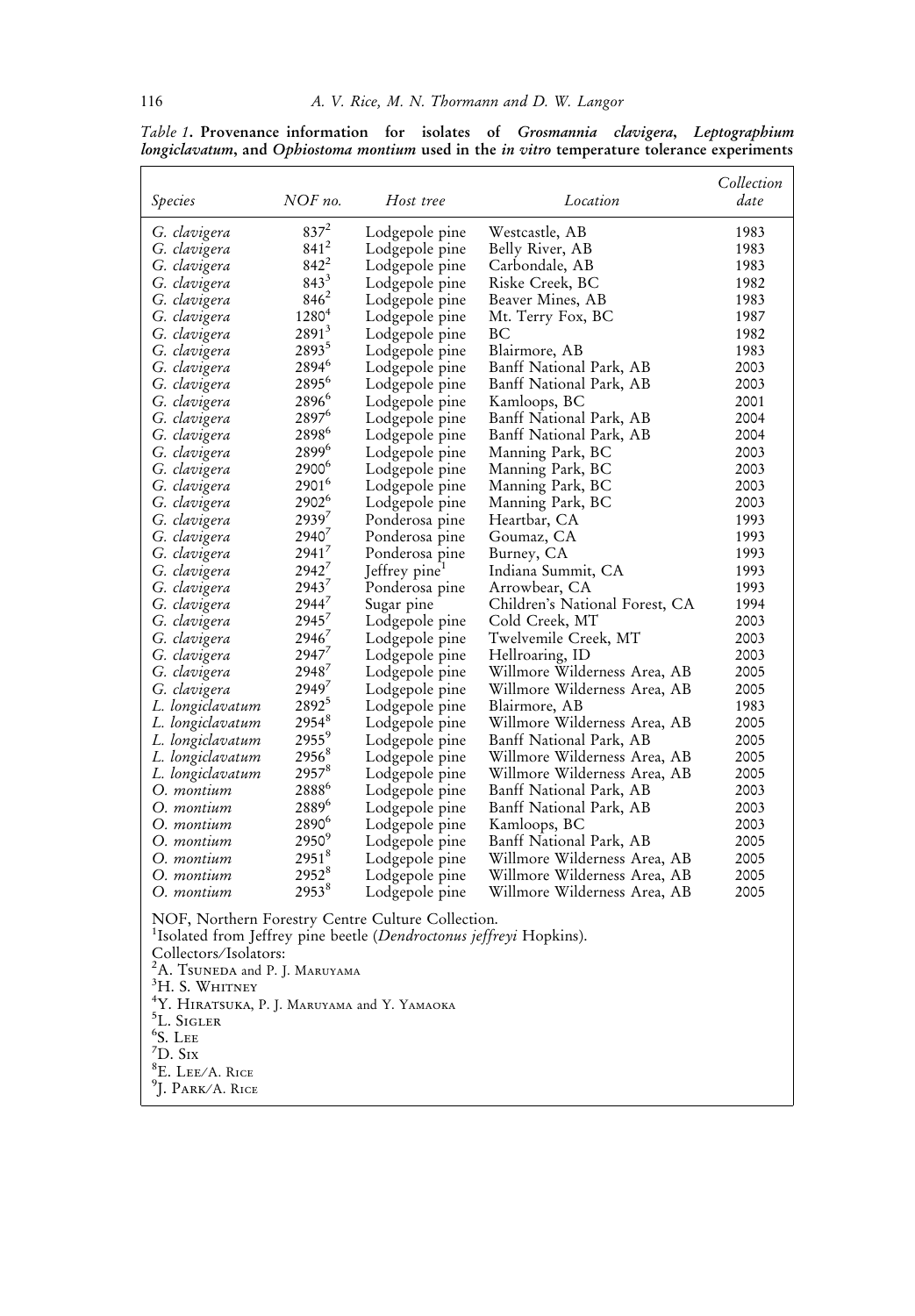To measure growth at 5, 15, 20 and  $25^{\circ}$ C, two perpendicular measurements of colony diameter (subtracting the diameter of the plug) were recorded daily until the largest colonies had filled the Petri plate. Growth rate was calculated by dividing the average diameter of each colony by the number of days incubated. Only the growth rates from the final day of incubation were used in the statistical analyses. The date at first sporulation, as noted by the presence of either asexually or sexually produced spores, was noted for each isolate at each temperature.

Growth and survival at temperatures of  $30^{\circ}$ C and higher were also assessed. Plates inoculated with mycelial plugs were incubated immediately at 30, 35 and 37°C to assess the ability of isolates to become established at these temperatures. Cultures were monitored daily for growth. If colonies failed to become established after 2 weeks, the cultures were moved to room temperature to determine whether the mycelium was still viable. The ability of established colonies to grow at 30°C and warmer was determined by placing colonies that had grown at room temperature until they were at least 10 mm diameter in incubators at 30, 35 and 37°C and measuring growth until the largest colonies had filled the Petri plates. Growth rates were calculated for 30°C as outlined above.

To determine survivability at  $-20^{\circ}\mathrm{C}$ , isolates were grown on Petri plates of MEA at room temperature for 7 days before being incubated at –20°C. Subcultures were taken from the frozen cultures after 1, 2, 3 and 4 weeks and 2 and 3 months. Growth and sporulation of the subcultures were recorded.

#### 2.4 Data analyses

The growth rates of the three species were compared at each temperature using one-way analysis of variance (ANOVA). Isolates of G. clavigera were compared at each temperature on the basis of location and date of collection using a series of one-way anovas and general linear models (GLMs) consisting of comparison of the main effects: geographical origin (location) and collection date (date). For the one-way anovas, locations were BC, AB, California (CA) and Idaho/Montana (IM). Isolations from BC and AB occurred in the 1980s and 2000s, and these isolates were compared by the GLMs. Main effects were compared using Tukey adjustment of the least squared means. Statistics were performed using sas (SAS Institute Inc., Cary, NC, USA).

# 3 Results

## 3.1 Field study

Lesions were observed around all inoculation points. Isolates of both G. *clavigera* and O. montium were recovered from these lesions in both tree species and their hybrids. Isolates of G. clavigera were recovered from 20 of 21 inoculation points, only NOF 2895 failed to survive in one inoculation point on a hybrid pine. Isolates of O. *montium* were recovered from 18 of 21 inoculation points; NOF 2890 failed to survive in one lesion on a jack pine tree, and NOF 2889 failed to survive in two lesions, one on a jack pine and one on a lodgepole pine.

#### 3.2 In vitro temperature tolerance

On average, *G. clavigera* and *L. longiclavatum* grew optimally at 20°C, and *O. montium* grew optimally at 25-C (Fig. 1). Optimal growth of individual isolates ranged from 8 to  $17$  mm day<sup>-1</sup> and occurred at temperatures ranging from 15 to 25°C for isolates of G. clavigera, 20–25°C for isolates of L. longiclavatum, and 25°C for O. montium isolates.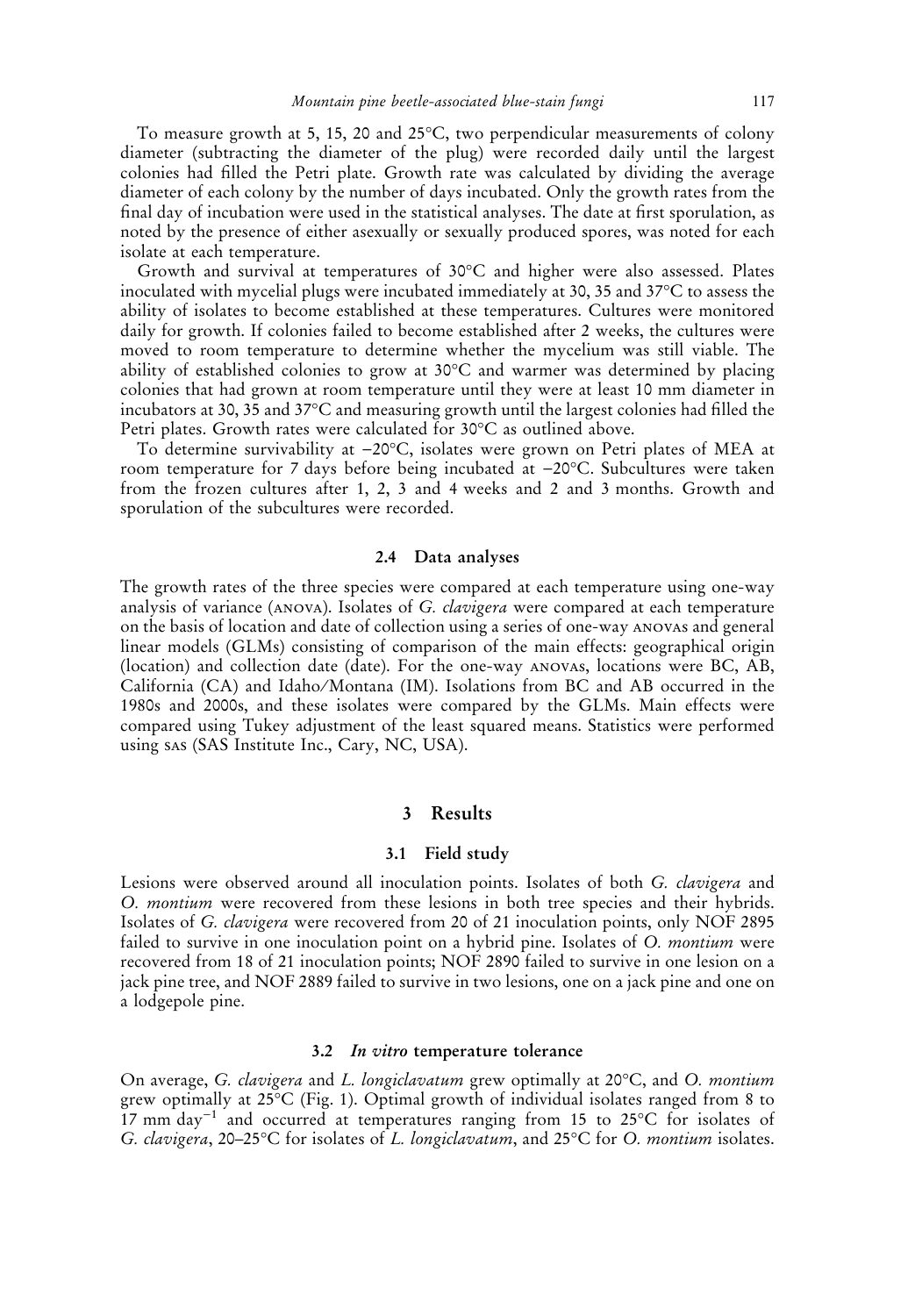

Fig. 1. Mean (±SE) growth rates of Grosmannia clavigera, Leptographium longiclavatum, and Ophiostoma montium at temperatures of 5-30°C

Growth of all species was inhibited at 5°C (Fig. 1). Growth of G. *clavigera* and L. longiclavatum was also inhibited at 30°C, but O. *montium* grew well at this temperature (Fig. 1). Isolates of *G. clavigera* and *L. longiclavatum* produced asexual spores at 5–25°C, but not at 30°C. In both species, sporulation was delayed at 5°C, occurring after 14–28 days of incubation. At the warmer temperatures, L. longiclavatum sporulated more quickly and more abundantly than G. *clavigera*. Leptographium longiclavatum sporulated at a similar rate at 15–25 °C, with most isolates sporulating after 3 days of incubation. Isolates of *G. clavigera* began sporulating after 3–5 days of incubation at 20 and 25°C, but were delayed by  $1-2$  days at 15°C. None of the isolates of O. *montium* sporulated during the observed period at any of the temperatures tested.

Growth rates differed significantly among the species at 5, 15, 25 and 30 $\degree$ C, but not at 20°C. *Ophiostoma montium* grew more slowly at 5°C (p  $\leq$  0.0052) and 15°C (p  $\leq$  0.0078) than either G. clavigera or L. longiclavatum (Fig. 1). At 20°C, L. longiclavatum grew more slowly than either G. clavigera or O. montium, but the differences were significant ( $p < 0.01$ ) only in pair-wise combinations (Fig. 1). All three species grew at different rates at 25°C (p < 0.05), with L. longiclavatum growing most slowly and O. *montium* most quickly (Fig. 1). At 30°C, O. *montium* grew much faster than *G. clavigera or L. longiclavatum* (p < 0.0001; Fig. 1), growing at almost 90% of its 20°C rate, while G. *clavigera* and L. lo*ngiclavatum* grew at less than 10% of their 20°C rates.

The three species differed in their survival at  $-20^{\circ}\text{C}$ . All isolates of *G. clavigera* survived 3 months at  $-20^{\circ}$ C, but none of the O. *montium* isolates survived a week at this temperature. Isolates of L. longiclavatum varied in their tolerance of  $-20^{\circ}$ C temperatures; NOF 2892 and 2956 each survived 1 month of freezing, and the other isolates survived 3 months. None of the isolates of any of the three species became established, grew, or survived at 35 or 37°C.

Isolates of G. clavigera from different locations differed in average growth rates at 5–20°C (Fig. 2), with isolates from IM growing faster at all three temperatures than isolates from the other three locations (p < 0.05). At 25°C, AB isolates grew more slowly than CA or BC isolates ( $p < 0.05$ ). Growth rates did not differ at 30°C (Fig. 2). On average, isolates from BC and CA grew optimally at higher temperatures (25°C) than those from AB and IM (20°C) (Fig. 2).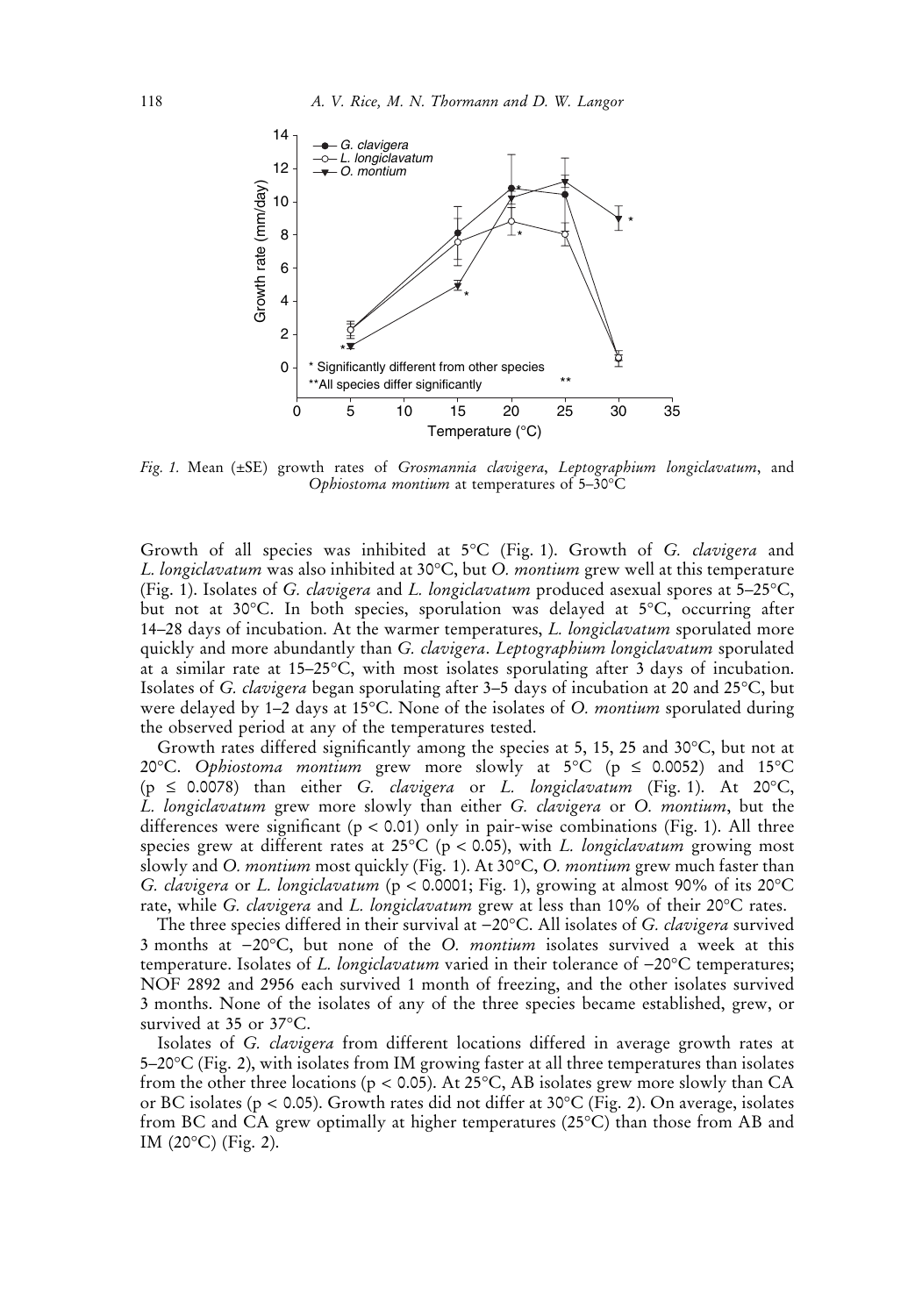

Fig. 2. Mean  $(\pm SE)$  growth rates of isolates of *Grosmannia clavigera* from Alberta (AB), British Columbia (BC), California (CA), and Idaho/Montana (IM) at temperatures of 5–30°C  $\,$ 



Fig. 3. Mean (±SE) growth rates of Grosmannia clavigera isolates collected from Alberta (AB) and British Columbia (BC) during the current (2000s) and previous (1980s) outbreaks at temperatures of 5–30°C

Isolates collected from AB in the current outbreak differed neither in growth rates from those collected during the previous (1980s) outbreak at any temperature, nor did the AB isolates differ from those collected in BC in the 1980s (Fig. 3). Isolates of G. *clavigera* collected from BC in the 2000s outbreak grew faster at 25°C than isolates collected from BC in the 1980s and isolates collected in AB during either the 1980s or current outbreak (Fig. 3), although only the differences with the AB isolates were significant ( $p < 0.05$ ).

#### 4 Discussion

MPB-associated blue-stain fungi differ in temperature tolerances (Six and Paine 1997;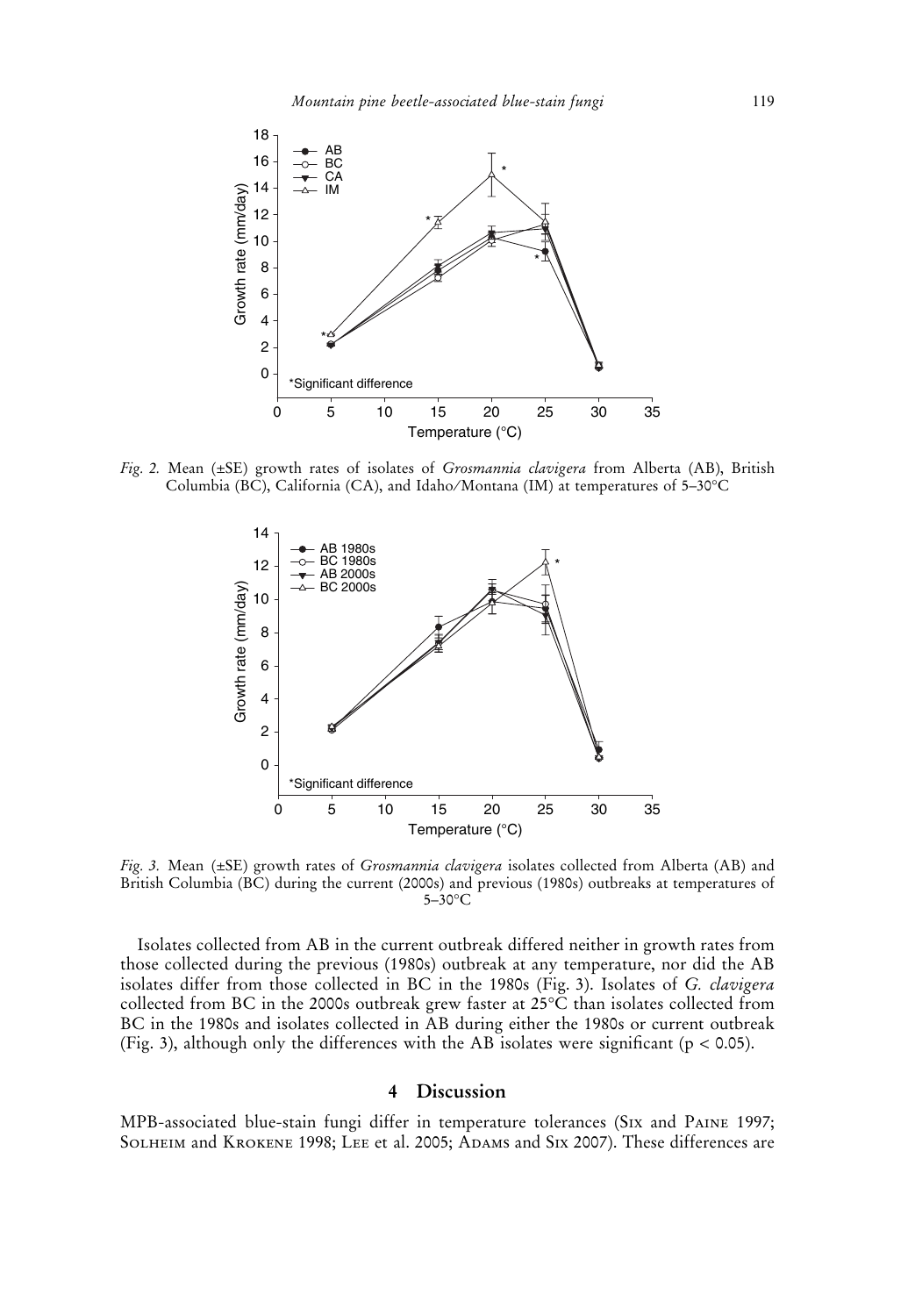potentially important determinants of the spatial and temporal distribution of these fungi and may also influence the behaviour of the beetles (ADAMS and SIX 2007). Existing temperature tolerance studies, this study included, have been conducted on isolates grown on Petri plates in the laboratory rather than on live trees, thereby potentially limiting the applicability of results to natural conditions. Notably, the ability of fungi to survive freezing in wood may be greater than their ability to survive the same temperatures on agar. Thus, while survival on frozen agar most likely indicates survival in wood, the converse may not correlate as well. However, the results of Adams and Six (2007) indicated that the temperature tolerances observed in the laboratory correlated well with patterns of fungal distribution observed in the field, suggesting that the *in vitro* results are applicable.

Ophiostoma montium grows better at higher temperatures than G. clavigera (SIX and Paine 1997; Solheim and Krokene 1998). We found that the differences between the two species were most pronounced at the extreme temperatures (  $\leq 15^{\circ}$ C and 30°C), with very little difference between the two species at 20–25°C. Previous research suggested that *L. longiclavatum* grows optimally at 25°C, and that its growth at 25°C is about half that of G. clavigera (Lee et al. 2005). However, we found that only one isolate grew optimally at 25°C, with the other four growing optimally at 20°C. We also found that while, on average, L. longiclavatum grew more slowly than G. clavigera at 20–25°C, the growth rates of the L. longiclavatum isolates were well within the range observed for G. clavigera isolates. At lower temperatures (5–15°C), the growth of most isolates of *L. longiclavatum* was similar to that of most G. clavigera isolates. The slight difference in temperature profiles for L. longiclavatum and G. clavigera may explain some of the observed spatial trends of L. longiclavatum. It has been reported at extremely low frequencies (<1% of galleries) from the southern portions of the MPB range (Lee et al. 2005), where average temperatures are higher, and its lower growth rate may prevent it from competing effectively with G. clavigera. We have recovered it at relatively high frequency (<50% of galleries) from the Willmore Wilderness Area near the north-eastern extreme of the MPB range, where average temperatures are 5-10°C cooler than in southern BC (ENVIRONMENT CANADA 2007). In fact, L. longiclavatum was recovered more frequently than G. clavigera from the Willmore material, suggesting that when the growth rates are equal, other factors, such as preferential feeding by beetles, may influence the preponderance of the two species.

The different temperature tolerances between O. montium and G. clavigera are likely important determinants of the temporal distribution of these species in southern parts of their range, where temperatures range from -10°C to above 30°C. Grosmannia clavigera predominated in the spring and early summer in populations in Montana and was largely replaced by O. montium later in the season when temperatures increased (ADAMS and SIX 2007). This pattern is likely to occur in other parts of the range where temperatures are similar. In northern parts of the range and in the boreal region where winter temperatures are lower, the temperature tolerances of the different species may determine the spatial as well as temporal distribution of the fungi. For example, if the inability of O. *montium* to survive  $-20^{\circ}\text{C}$  carries over from agar to trees, it suggests that this species will have difficulty surviving cold boreal winters when temperatures routinely drop below  $-20^{\circ}$ C for more than a week at a time. These difficulties will be most pronounced in regions or years when snow cover is reduced. The beetles and fungi overwinter in the trunks of attacked trees, and heavy snow cover provides insulation that improves the odds for beetle and fungal survival. Although O. montium survived the mild winter of 2005–2006 (temperatures 3–8-C above normal from November to January and about normal for February-March, and rarely below -20°C; ENVIRONMENT CANADA 2007) in pines in northern AB, its survival in colder winters is not guaranteed. If O. montium is unable to survive boreal winters, it would have to be re-introduced each summer and may eventually be excluded from boreal MPB populations. Summer temperatures in the boreal region can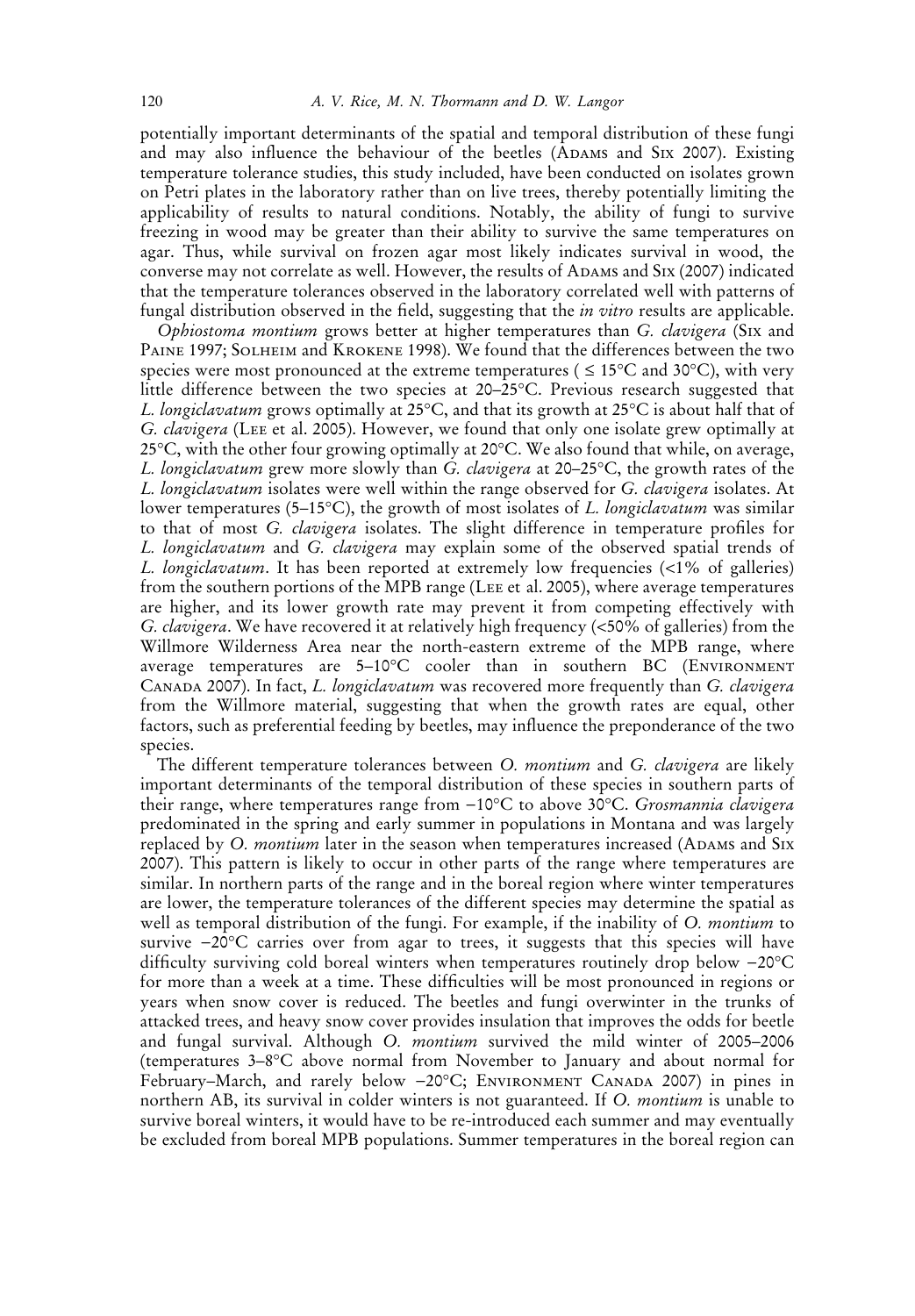exceed 30°C for short periods, which might kill *G. clavigera* and *L. longiclavatum*, at least in trees exposed to direct sunlight. If the heat did not kill the beetles directly, it might still interrupt their lifecycle by killing the fungi. If O. montium had been eliminated from the population because of its failure to survive cold winters, a particularly hot summer might interrupt the lifecycle of the beetle by killing-off its blue-stain fungi at an important feeding time.

We hypothesized that isolates of G. *clavigera* from different parts of the MPB range would have different temperature tolerances, with isolates from the northern part of the range adapted to cooler temperatures and isolates from southern areas adapted to warmer temperatures. Although variations were observed, many were not well correlated with latitude; however, there was some evidence of possible adaptation. Isolates from both BC and CA, where temperatures are warmer than in AB, grew faster than AB isolates at 25°C. In addition, most AB isolates grew optimally at 20°C, with most of the rest growing at about the same rate at 20 and 25°C. The only isolate that grew optimally at 15°C was from AB. Meanwhile, all but one BC isolate and two CA isolates grew optimally at 25°C. Notably, the isolates from IM, where G. *clavigera* is largely replaced by O. *montium* at higher temperatures (ADAMs and S1x 2007), grew faster at 5–20 $^{\circ} \text{C}$  than isolates from any other location but levelled off to growth rates similar to the other isolates at 25–30°C. This suggests that these isolates may have evolved to maximize their growth at lower temperatures to fill a particular niche.

It was possible that time since collection might have influenced the temperature tolerance of these fungi. However, we did not find significant overall differences between the growth rates of isolates collected in the 1980s and 2000s in BC and AB that would suggest that time since collection has influenced this aspect of their biology. We did observe some differences among isolates from the 1980s and 2000s, but these are more likely to indicate adaptation to different temperature regimes than effects of remaining in culture collections. BC isolates collected in the 2000s grew significantly faster at 25°C than their AB counterparts and slightly faster than BC isolates collected in the 1980s. However, there were no differences at other temperatures, as would be expected if time since collection was the determining factor.

All three fungi can grow in boreal jack pine and produce lesions in the sapwood (Rice et al. 2007a, b), but that does not guarantee their success in the boreal region. The three species of blue-stain fungi associated with the MPB seem to be differentially adapted to boreal temperatures. Grosmannia clavigera and L. longiclavatum are better adapted to cold temperatures than O. montium and are thus more likely to survive cold boreal winters. As such, they are more likely to become established in boreal and northern MPB populations, whereas cold winters could limit or exclude O. montium. Grosmannia clavigera and L. longiclavatum are not well adapted to hot summer temperatures, with extremely reduced growth and survival at 30°C. Thus, hot summer temperatures could interrupt the growth of these fungi. Assuming that O. montium had already been excluded from the population, this could result in a period when none of the blue-stain fungi were active or in the death of the fungi. MPBs apparently need to feed on fungi to breed (Six and Paine 1998; Adams and Six 2007). If a period of the year when temperatures were not appropriate for any of their fungi corresponded with an important feeding period, the lifecycle of the beetle could be interrupted. These results suggest that the boreal environment with hot summer temperatures and cold winter temperatures could provide a challenge for the fungi and the beetles that depend on them. This challenge could be ameliorated, however, if global warming causes winter temperatures to increase to the point where *O. montium* can overwinter, as was the case in 2005–2006, when mortality in O. *montium* was less than 15%. With the advancement of MPB into boreal regions of AB in 2006, we will be in a position to test these hypotheses in vivo in the near future.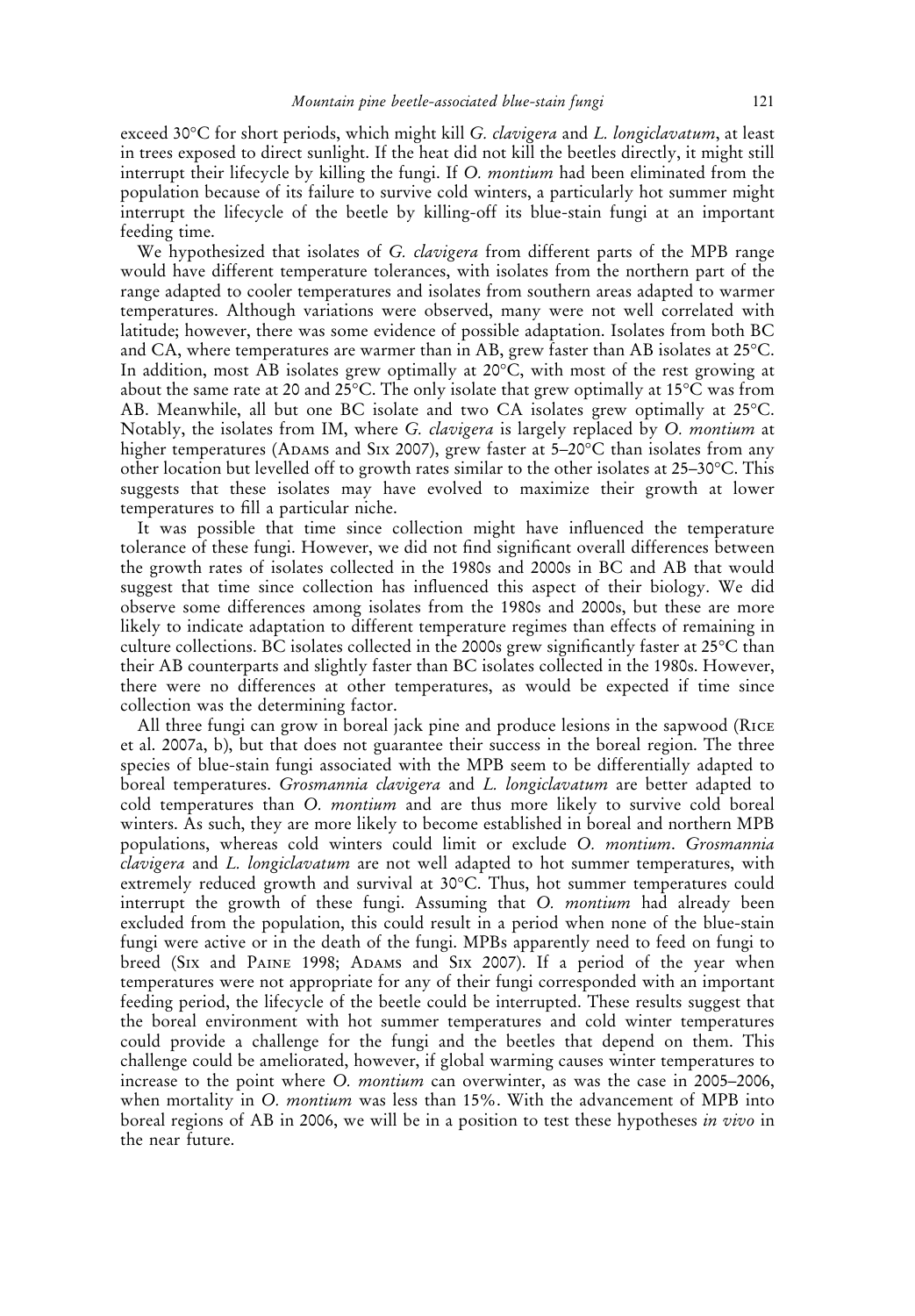#### Acknowledgements

Colette Breuil and Diana Six provided isolates. Jane Park and Erica Lee provided bark and wood samples for fungal isolation. James Hammond, Čolin Myrholm, Daryl Williams, Melissa Day, and Lionel and Howard Peterson provided technical assistance. James Brandt assisted with site selection. Funding was provided by Alberta Sustainable Resource Development and the Mountain Pine Beetle Initiative.

# References

- Adams, A. S.; Six, D. L., 2007: Temporal variation in mycophagy and prevalence of fungi associated with developmental stages of *Dendroctonus ponderosae* (Coleoptera: Curculonidae). Environ. Entomol. 36, 64–72.
- Amman, G. D.; Cole, W. E., 1983: Mountain pine beetle dynamics in lodgepole pine forests Part II: Population dynamics. USDA Forest Service General Technical Report INT-145.
- British Columbia Ministry of Forests and Range, 2005: 2004 Summary of forest health conditions in British Columbia. Available from: http://www.for.gov.bc.ca/hfp/health/overview/ 2004.htm (accessed January 2006).
- British Columbia Ministry of Forests and Range, 2006: 2005 Summary of forest health conditions in British Columbia. Available from: http://www.for.gov.bc.ca/hfp/health/overview/ 2005.htm (accessed October 2006).
- CARROLL, A. L.; TAYLOR, S. W.; RÉGNIÈRE, J.; SAFRANYIK, L., 2003: Effects of climate change on range expansion by the mountain pine beetle in British Columbia. in: Mountain Pine Beetle Symposium: Challenges and Solutions, Kelowna, BC, October 30–31, 2003. Ed. by Shore, T. L.; Brooks, J. E.; Stone, J. E. Victoria, BC: Can. For. Serv. Pac. For. Cent. Inf. Rep. BC-X-399, pp. 223–232.
- Cerezke, H. F., 1995: Egg gallery, brood production, and adult characteristics of mountain pine beetle, *Dendroctonus ponderosae* Hopkins (Coleoptera: Scolytidae), in three pine hosts. Can. Entomol. 127, 955–965.
- Environment Canada, 2007: Canadian climate normals or averages 1971–2000. Available from: http://www.climate.weatheroffice.ec.gc.ca/climate\_normals/index\_e.html (accessed 2007).
- Furniss, M. M.; Schenk, J. A., 1969: Sustained natural infestation by the mountain pine beetle in seven new Pinus and Picea hosts. J. Econ. Entomol. 62, 518-519.
- HUBER, D. P. W.; BORDEN, J. H., 2001: Protection of lodgepole pines from mass attack by mountain pine beetle, Dendroctonus ponderosae, with nonhost angiosperm volatiles and verbenone. Entomol. Exp. Appl. 92, 131–141.
- KIM, I.-J.; ALLEN, E. A.; HUMBLE, L. M.; BREUIL, C., 2005: Ophiostomatoid and basidiomycetous fungi associated with green, red, and grey lodgepole pines after mountain pine beetle (*Dendroct*onus ponderosae) infestation. Can. J. For. Res. 35, 274–284.
- LEE, S.; KIM, J.-J.; BREUIL, C., 2005: Leptographium longiclavatum sp. nov., a new species associated with the mountain pine beetle, *Dendroctonus ponderosae*. Mycol. Res. 109, 1162–1170.
- LIM, Y. W.; KIM, J.-J.; LU, M.; BREUIL, C., 2005: Determining fungal diversity on *Dendroctonus* ponderosae and Ips pini affecting lodgepole pine using cultural and molecular methods. Fungal Diversity 19, 79–94.
- Ono, H., 2003: The mountain pine beetle: scope of the problem and key issues in Alberta. in: Mountain Pine Beetle Symposium: Challenges and Solutions, Kelowna, BC, October 30–31, 2003. Ed. by Shore, T. L.; Brooks, J. E.; Stone, J. E. Victoria, BC:Can. For. Serv. Pac. For. Cent. Inf. Rep. BC-X-399, pp. 62–66.
- OWEN, D. R.; LINDAHL JR, K. Q.; WOOD, D. L.; PARMETER JR, J. R., 1987: Pathogenicity of fungi isolated from Dendroctonus valens, D. brevicomis, and D. ponderosae to Ponderosa pine seedlings. Phytopathology 77, 631–636.
- Raffa, K. F.; Berryman, A. A., 1983: Physiological aspects of lodgepole pine wound response to a fungal symbiont of the mountain pine beetle Dendroctonus ponderosae. Can. Entomol. 115, 723– 734.
- REID, R. W.; WHITNEY, H. S.; WATSON, J. A., 1967: Reactions of lodgepole pine to attack by Dendroctonus ponderosae Hopkins and blue stain fungi. Can. J. Bot. 45, 1115–1126.
- RICE, A. V.; THORMANN, M. N.; LANGOR, D. L., 2007a: Virulence of and interactions among mountain pine beetle-associated blue-stain fungi on two pine species and their hybrids in Alberta. Can. J. Bot. 85, 316–323.